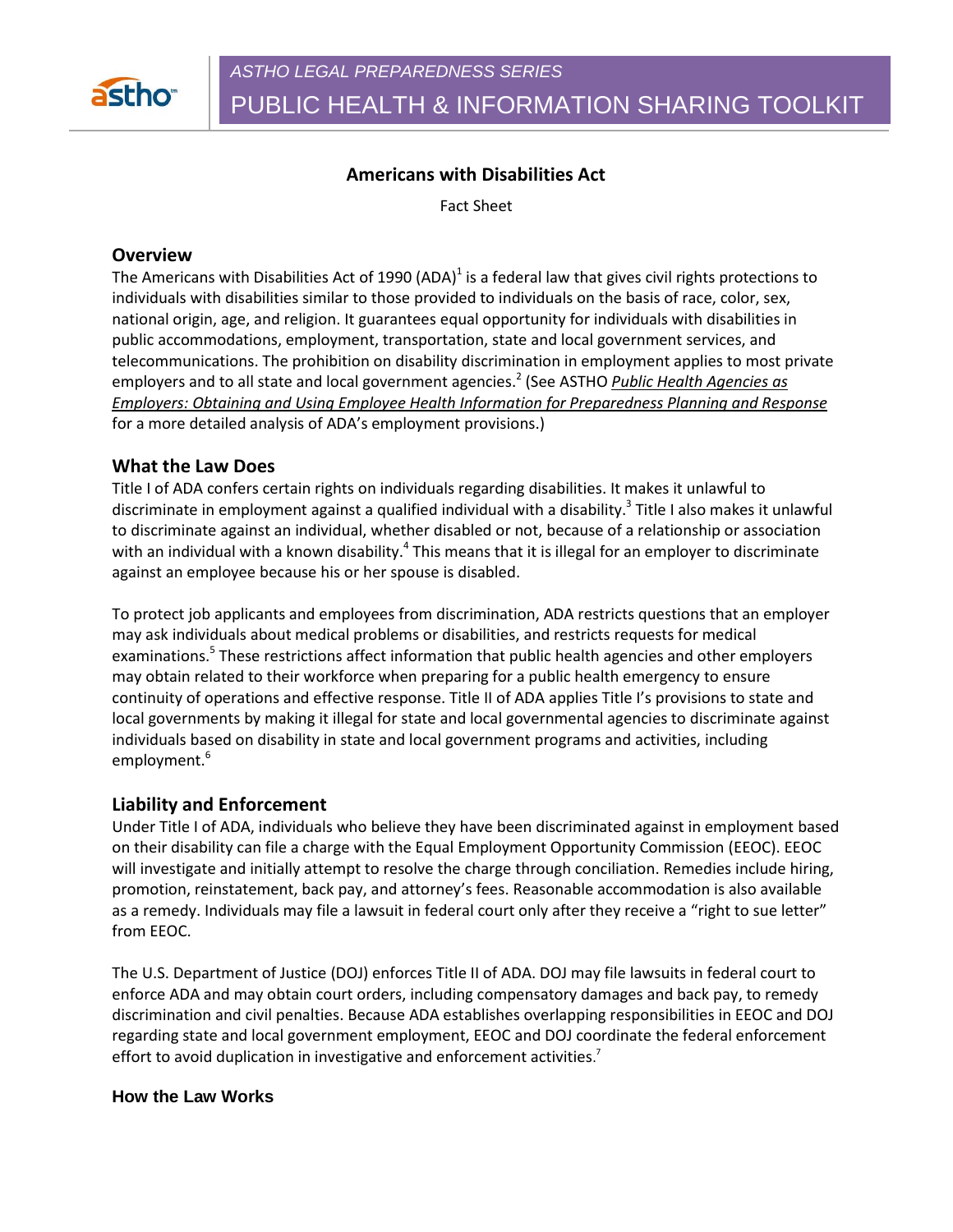ADA provides that no entity covered by the law shall discriminate against a qualified individual on the basis of disability in regard to job application procedures, hiring, advancement, or discharge of employees, employee compensation, job training and other terms, or conditions or privileges of employment. <sup>8</sup> ADA applies to individuals who have a disability or have a relationship or association with someone with a disability.<sup>9</sup>

*Covered Entities* ─ ADA applies to private employers with 15 or more employees, state and local government employers regardless of the number of employees, $^{10}$  and Congress. $^{11}$  Section 501 of the Rehabilitation Act provides the same protections for federal employees and applicants for federal employment in the executive branch.

*Qualified Individual* ─ A qualified individual with a disability is a person who meets legitimate skill, experience, education, or other requirements of an employment position that he or she holds or seeks, and who can perform the essential functions of the position with or without reasonable accommodation.<sup>12</sup>

*Disability* ─ An individual with a disability is a person who has a physical or mental impairment that substantially limits one or more major life activities, a person who has a history or record of such impairment, or a person who is perceived by others as having such impairment.<sup>13</sup> The determination of whether any particular condition is considered a disability is made on a case-by-case basis. Impairments

from minor illness, such as the common cold or seasonal influenza, that last only for a short period of time are typically not covered by ADA. Whether pandemic influenza is covered would depend on its severity and duration. $14$ 

*Restricted Activities* ─ Employers may not ask about the existence, nature, or severity of a disability, except as follows:

- Before a conditional offer of employment, ADA prohibits disability-related inquiries and medical examination. However, the employer is permitted to ask a job applicant whether they can perform the job and how they would perform the job. 15
- After a conditional offer of employment, but before an individual begins working, ADA permits disability-related inquiries and medical examinations if all entering employees in the same job category are subject to the same inquiries and examinations regardless of disability.<sup>16</sup> However, if certain criteria are used to screen out an employee or employees with disabilities as a result of such an examination or inquiry, the exclusionary criteria must be job-related and consistent with business necessity, and performance of the essential job functions cannot be accomplished with reasonable accommodation.
- During employment, an employer generally can only ask medical questions or require a medical exam if the employer needs medical documentation to support an employee's request for accommodation or if the employer has reason to

#### **Practice Notes**

- Appoint a coordinator for workforce planning and continuity who is familiar with employment related laws and human resources policies and procedures.
- Identify information needed to protect workers and provide continuity of operations.
- Determine if the information is covered by laws that affect employees or their privacy, such as ADA, occupational safety and health laws, data practices or privacy laws, or other federal and state laws.
- If covered by ADA, identify information that may be collected for emergency preparedness and response consistent with ADA.
- Protect the confidentiality of identifiable employee information; determine what information may be shared under ADA and with whom.
- Identify and obtain consent required to share information when necessary.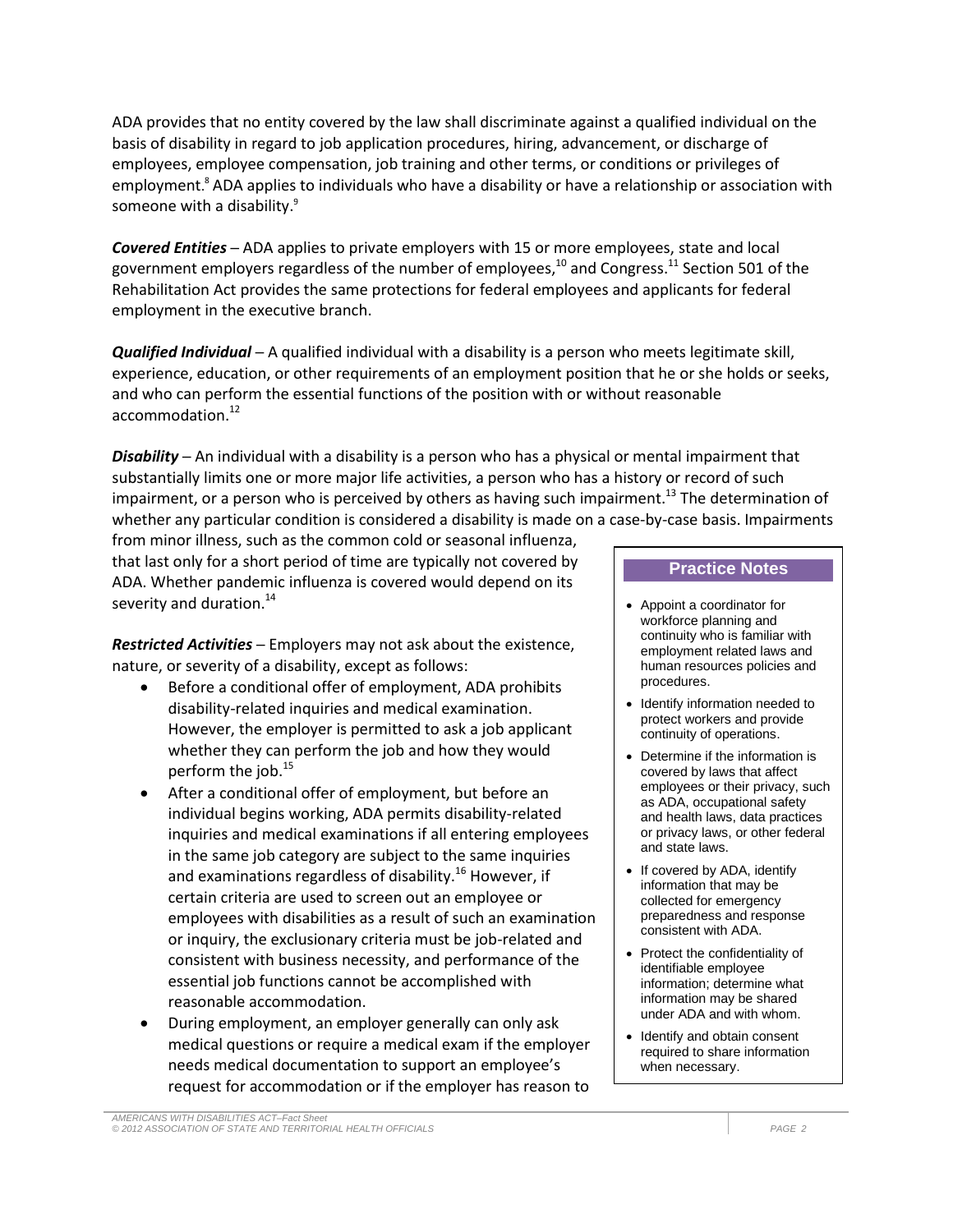believe an employee would not be able to perform a job successfully or safely because of a medical condition.<sup>17</sup> Generally, the employer must have a reasonable belief, based on objective evidence, that an employee's ability to perform essential job functions will be impaired by a medical condition or an employee will pose a direct threat due to a medical condition.

*Permitted Activities* ─ Employers are allowed to: obtain health-related information as required to comply with federal workplace safety and health laws, or state and local workplace safety and health laws to the extent that state and local laws are consistent with ADA;<sup>18</sup> ask employees to self-identify whether they will require assistance in the event of an evacuation and, if so, what type of assistance they would need;<sup>19</sup> and survey all employees about potential absences during a pandemic or other emergency (e.g. because of child care, transportation, disability, or other reasons), without requesting the employee to disclose the specific reason.<sup>20</sup>

*Reasonable Accommodation* ─ ADA requires that employers make reasonable accommodation to the known physical or mental limitations of otherwise qualified individuals with disabilities, unless it results in undue hardship.<sup>21</sup> During a pandemic, reasonable accommodation may include telework, modified work schedules, and infection control strategies.

# **How the Law Affects States**

As employers, state and local governments must comply with ADA whether or not an emergency exists. ADA prohibits requests for medical examinations or disability-related inquiries absent an exception. An exception exists if an examination or inquiry is shown to be job-related and consistent with business necessity.<sup>22</sup> This means that, generally, an employer may only obtain medical information where the employer reasonably believes an employee will be unable to perform the job or will pose a direct threat to him or herself or others, due to a medical condition. Medical information sought must be limited in scope to only information which is relevant to the inquiry. ADA's provisions limiting employment inquiries apply to all applicants and employees of covered employers, regardless of whether those individuals have disabilities. $^{23}$ 

# **Disclosure of Employee Health Information under ADA**

ADA requires that information obtained by an employer about an applicant's or employee's medical condition or history must be collected on separate forms, kept in separate medical files, and be treated as a confidential medical record.<sup>24</sup> Supervisors and managers may be informed regarding necessary restrictions on the employee's work or duties and necessary accommodations. Additionally, first aid and safety personnel may be informed, when appropriate, if the disability might require emergency treatment or affect the employee's ability to evacuate the workplace during an emergency. Finally, government officials investigating ADA compliance shall be provided with relevant information on request.<sup>25</sup>

During a public health emergency, information regarding an employee's status may be released so long as that information does not disclose confidential medical information about the employee. For example, a public health agency could communicate, for the purpose of service continuity, that an employee is not currently at work and that the employee may be out of the office for several weeks, but the agency cannot disclose information about the nature of an employee's illness or injury. These confidentiality provisions would extend to media requests or other requests for information from outside entities. A public health agency must use care to safeguard the confidentiality of employee health information in order to fully comply with ADA.